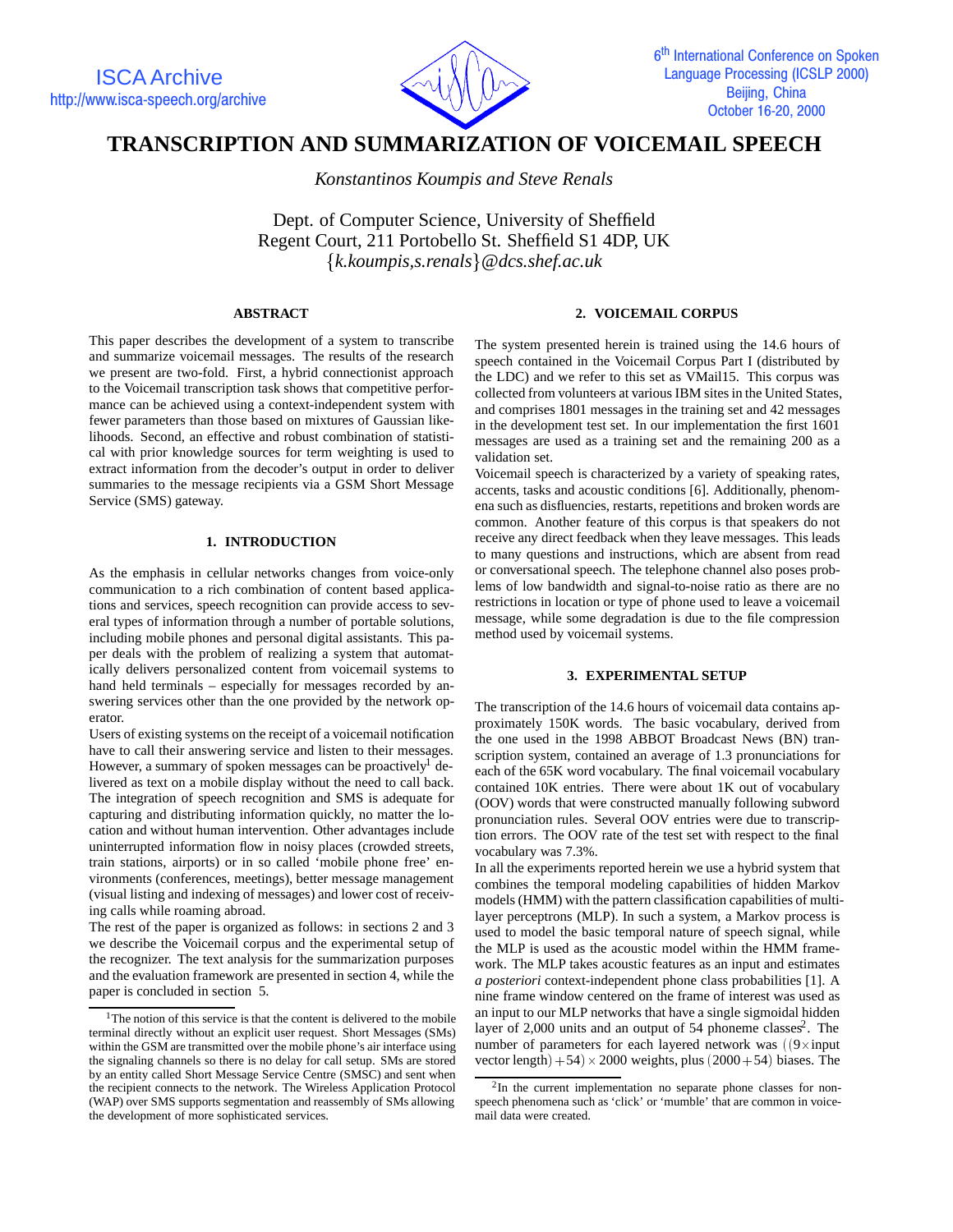| <b>System configuration</b>                           | WER% |
|-------------------------------------------------------|------|
| (1) BN Acoustics, VMail15 bigram                      | 67.0 |
| (2) VMail15 Acoustics, VMail15 bigram                 | 56.1 |
| $(3)$ Combination of $(1)$ and $(2)$ , VMail15 bigram | 55.2 |
| (4) Embedding training of (3), VMail15 bigram         | 54.2 |
| (5) VMail15, BN bigram 100:1 weighted mixture         | 54.4 |
| (6) VMail15, BN bigram 50:1 weighted mixture          | 53.9 |
| (7) VMail15, BN bigram 20:1 weighted mixture          | 54.4 |
| (8) VMail15, BN bigram 1:1 weighted mixture           | 58.0 |

**Table 1:** Recognition performance after bootstrapping from the BN acoustics. Impact of combinations of the VMail15 and BN bigrams on recognition accuracy.

input vector length was 13 or 28, depending on the feature extraction technique employed (sections 3.1 and 3.4). We use Viterbi training, with the network parameters estimated using stochastic gradient descent. The outputs were generated by a softmax function computed from the weighted hidden unit outputs. The underlying statistical model was an extremely simple HMM. For each of the 54 phonetic classes, we had an HMM consisting of strictly left-to-right model with multiple states tied to a single distribution; multiple repeated states were used to establish a minimum duration of each phone. The emission probabilities of the HMM were scaled likelihoods estimated by dividing the network outputs by the priors of each class while the transition probabilities were set to 0.5.

# **3.1. Preprocessing and bootstrapping**

The speech signal was segmented into 32 ms frames with a 16 ms frame step. For the feature extraction we created 12th order Perceptual Linear Prediction (PLP) [3] cepstral coefficients plus the log energy (13 elements in total). Feature vectors for a given message were normalized according to the mean and variance of each message in the training data. In order to produce the labels for our initial system we passed Voicemail data through a network trained on 8 KHz bandlimited BN speech with a word error rate  $(WER)^3$ of 36.0% on that task [8]. That system yielded a 67.0% WER for VMail15 as shown in Table 1. We then trained the MLP network with the acoustics of VMail15 and tested it using a bigram language model to get a WER of 56.1%. By combining acoustic probability streams framewise in the log domain the WER came down to 55.2%. The next step was to perform an embedded training of that system achieving a WER of 54.2%.

#### **3.2. Language Model**

We also experimented with weighted mixtures of VMail15 language model probabilities with a BN data transcription set containing 1M words. Although we got a slight improvement of 0.3% absolute after combining voicemail and BN data with a ratio of 50:1, we shortly abandoned the use of combined language models, not wishing to increase the vocabulary up to 35K words with a marginally useful technique.

#### **3.3. Multi-words**

Since the pronunciation of a word depends on contextual factors such as following and preceding words, word predictability and

| <b>System configuration</b>                     | WER% |
|-------------------------------------------------|------|
| $(9)$ 193 multi-words in (4), VMail15 bigram    | 53.7 |
| $(10)$ 53 multi-words in $(4)$ , VMail15 bigram | 52.4 |
| (11) PLP alone, VMail15 trigram                 | 51.2 |
| $(12)$ MSG alone, VMail15 trigram               | 51.8 |
| (13) PLP+MSG, VMail15 trigram, 53 multi-words   | 48.4 |
| (14) PLP+MSG, VMail15 trigram, no multi-words   | 46.8 |

**Table 2:** Effect of modeling multi-words in performance and comparison of different acoustic features.

speaking rate, we also examined ways to add more contextual influence into the pronunciation model. Our initial model consisted of 193 multi-word baseforms which are marked in the transcriptions and were used as single lexical items in both the vocabulary and the *n*-gram language models. We modeled their pronunciations using rules described in [2]. When the baseline vocabulary was augmented with multi-words a small reduction in WER (0.5% absolute) was gained using a bigram model. Since in that set there were included infrequently occurring word-pairs (which would have limited impact on any WER statistics), an additional constraint of word pair frequency was added. After setting a threshold of 15 or more occurrences in order to include words in multi-words list, we came up with 53 multi-words and the respective model produced a WER of 52.4%. However, when the same multi-words were incorporated into the trigram language model this gain vanished as shown in Table 2. Reduced performance can result from crude pronunciation models which seem to assist language models of lower complexity in making better assumptions. Further study is necessary to examine whether the above results are associated with the context-independent nature of our system.

#### **3.4. MSG features**

We also used Modulation Filtered Spectrogram (MSG) features which provide a robust representation in adverse acoustic conditions. MSG is based on two signal processing strategies modeled after human speech perception [4]. Firstly, changes in the spectral structure of the speech signal (measured with critical-band-like resolution) occurring at rates of 16 Hz or less are emphasised. Secondly, adaptation to slowly-varying components of the speech signal is implemented as a form of automatic gain control. Although MSG features alone were not as good as PLP features, the WER was significantly reduced by combining these two subsystems as Table 2 depicts. MSG features offered a significant benefit for messages that were degraded in some manner, and were therefore used as the basis of our subsequent work.

# **4. SUMMARIZATION OF VOICEMAIL MESSAGES**

The SMS as a message transmission mechanism introduces an essential limitation on the amount of characters that each message can deliver. As the maximum length of each SM is 140 octets (sufficient coding for 160 7-bit ASCII characters), we need an effective summarizer capable of distilling only the most important information from a message. In theory, we need to generate summaries that use only information that is not in error. Since we can never guarantee that we can perfectly identify the words in decoded audio that are not in error, we cannot depend on sentencelevel parsing because even a single incorrect word can completely garble syntactic structure. Instead, we need to choose informa-

<sup>&</sup>lt;sup>3</sup>The NIST standard scoring package "sclite" was used in all experiments.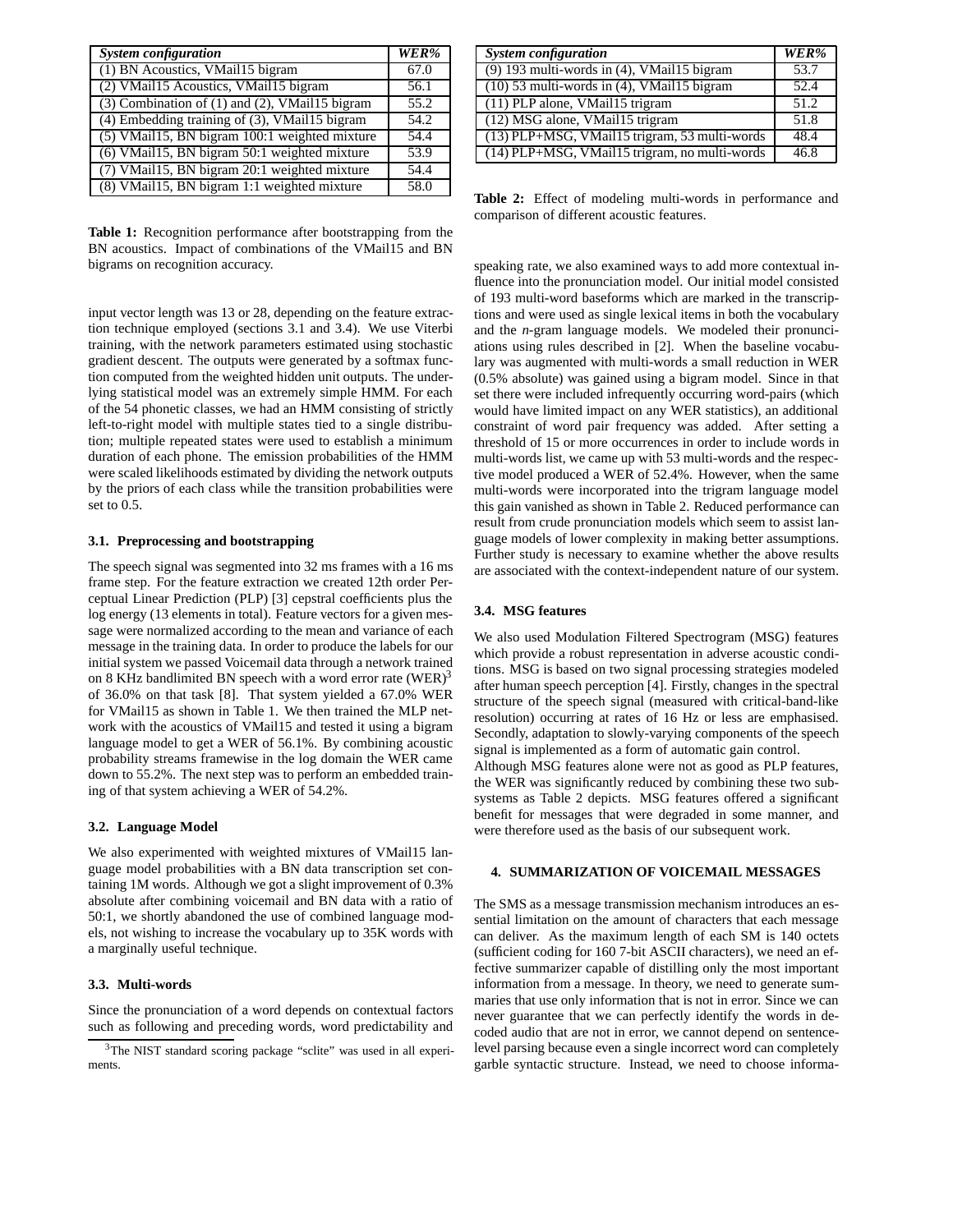tion in another way, one that does not depend on syntactic or semantic analysis. In [10] it has been demonstrated that a combination of confidence measures with simple information retrieval (IR) and information extraction (IE) techniques can be used to accept/reject words and/or phrases for inclusion in summaries.

In our work the task of message summarization may be cast as a combination of message statistics and prior knowledge, where the decision to accept or to reject words or phrases in a summary is based upon speech recognition confidence measures, term collection frequency and named entity (NE) lists.

Each message is represented as a vector of weighted terms. The idea behind term weighting is selectivity: what makes a term an appropriate one is whether it can express correct information content from the original message.The computation of the weights reflects empirical observations of the data. The algorithm depicted in Figure 1 removes the words with the lowest score given the available message length which is determined by the level of compression. A description of the three main weight factors along with a lossless summarization technique follows. The impact of each weight factor can be empirically optimized, but as a general rule we consider confidence measures and NE to be highly important.

**Confidence measures** quantify how well a model matches some spoken utterance, where the values must be comparable across utterances. Hybrid connectionist systems are well suited to producing computationally efficient acoustic confidence measures [11]. A discriminating confidence measure may be obtained using a duration normalized sum of log posterior probability estimates. For a phone *qk* which a hypothesized start time  $n_s$  end time  $n_e$  given some acoustic data  $x^n$  the confidence measure is:

$$
CMW_{npost}(q_k) = \frac{1}{n_e - n_s} \sum_{n=n_s}^{n_e} \log\left(p(q_k|x^n)\right) \tag{1}
$$

These confidence measures are computed directly by CHRO-NOS decoder [7] where the language model is used to constrain the search for the optimal state sequence but is not used in the computation of the confidence estimates.

**Collection Frequency** is inspired from IR and is based on the fact that terms which occur only in a few messages are often more likely to be relevant to the topic of that message than ones that occur in many. For a term  $t_i$  the collection frequency is defined as:

$$
CFW_{t_i} = \log \frac{N}{n_{t_i}} \tag{2}
$$

where  $N$  is the number of messages in the training data and  $n_t$  is the number of messages that term  $t_i$  occurs in. The  $CFW_t$  weights are then normalized to the number of messages.

**Named entity lists** were employed in order to prioritize words that may be classified as proper names, or as certain other classes such as organization names, dates, times and monetary expressions. This is less straightforward than identifying NE in written text, since speech recognition output is missing features that may be exploited by "hard-wired" grammar rules or by attachment to vocabulary items, such as punctuation, capitalization and numeric characters. Our NE lists constitute of 3.4K entries, 2.8K of which derived from the BN corpus [9] whereas the remaining were classified manually from the VMail15 transcriptions. This allowed us to retain in the summaries certain types of the



**Figure 1:** A schematic outline of the mechanism that summarizes the decoder's output using a combination of statistics and prior knowledge.

terms containing important information, i.e. series of digits comprising telephone numbers or proper names.

**Abbreviations and digits** is another way to reduce the length of the message without losing information and is based on the fact that users of SMS are familiar with text messaging abbreviations. As an example the phrase "SPEAK TO YOU LATER" can be replaced with "spk 2 u l8r". In our system we have been using a set of approximately 40 such abbreviations that offer a reduction of more than 10% in the message length. We also replaced words describing numbers with the respective digits, i.e. the word "THREE" was replaced by "3" in the summaries offering a further reduction in length and increasing message readability.

#### **4.1. Evaluation of summaries**

Summaries are inherently difficult to evaluate because the quality of a summary depends both on the use for which it is intended and on a number of other human factors, such as how readable an individual finds a summary or what information an individual thinks should be included in a summary. In order to evaluate how the summaries reflect the information content of the original messages of the Voicemail task, two complementary methods were employed. First, a web-based survey completed by volunteers using a five-point scale (1=Poor, 5=Excellent) and second, the recently proposed Slot Error Rate (SER) [5] was calculated. Figure 2 shows the average score of summaries of the 10 longest